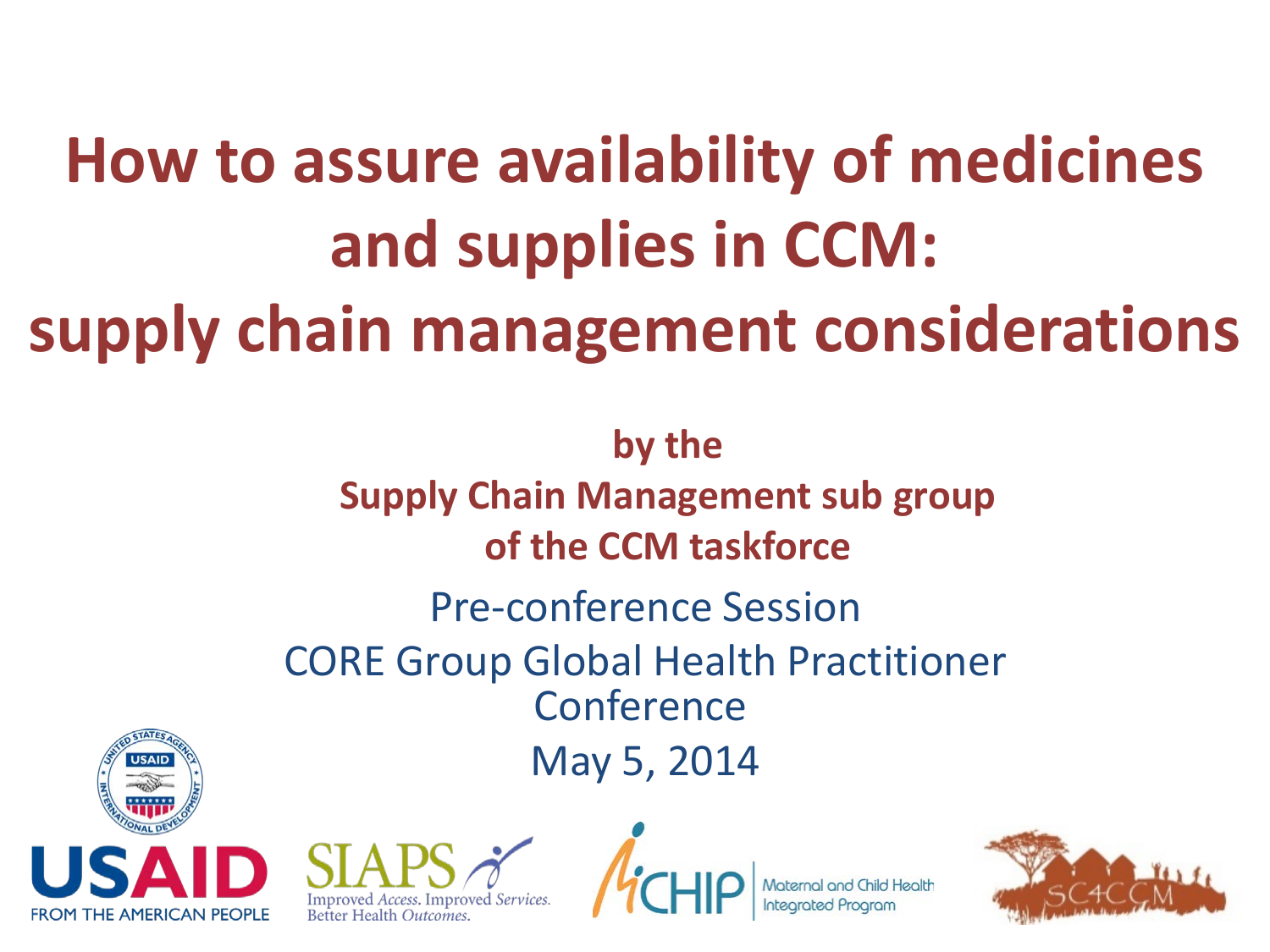#### **Overview**

- 1. Importance of SCM for CCM
- 2. Challenges for CCM
- 3. Coordination and planning for supply
- 4. Product Flow:
	- **Resupply Mechanism**
	- **Storage Conditions**
	- Inventory Management
- 5. Data Flow Supply Chain Reporting
- 6. Effective people
- 7. Summary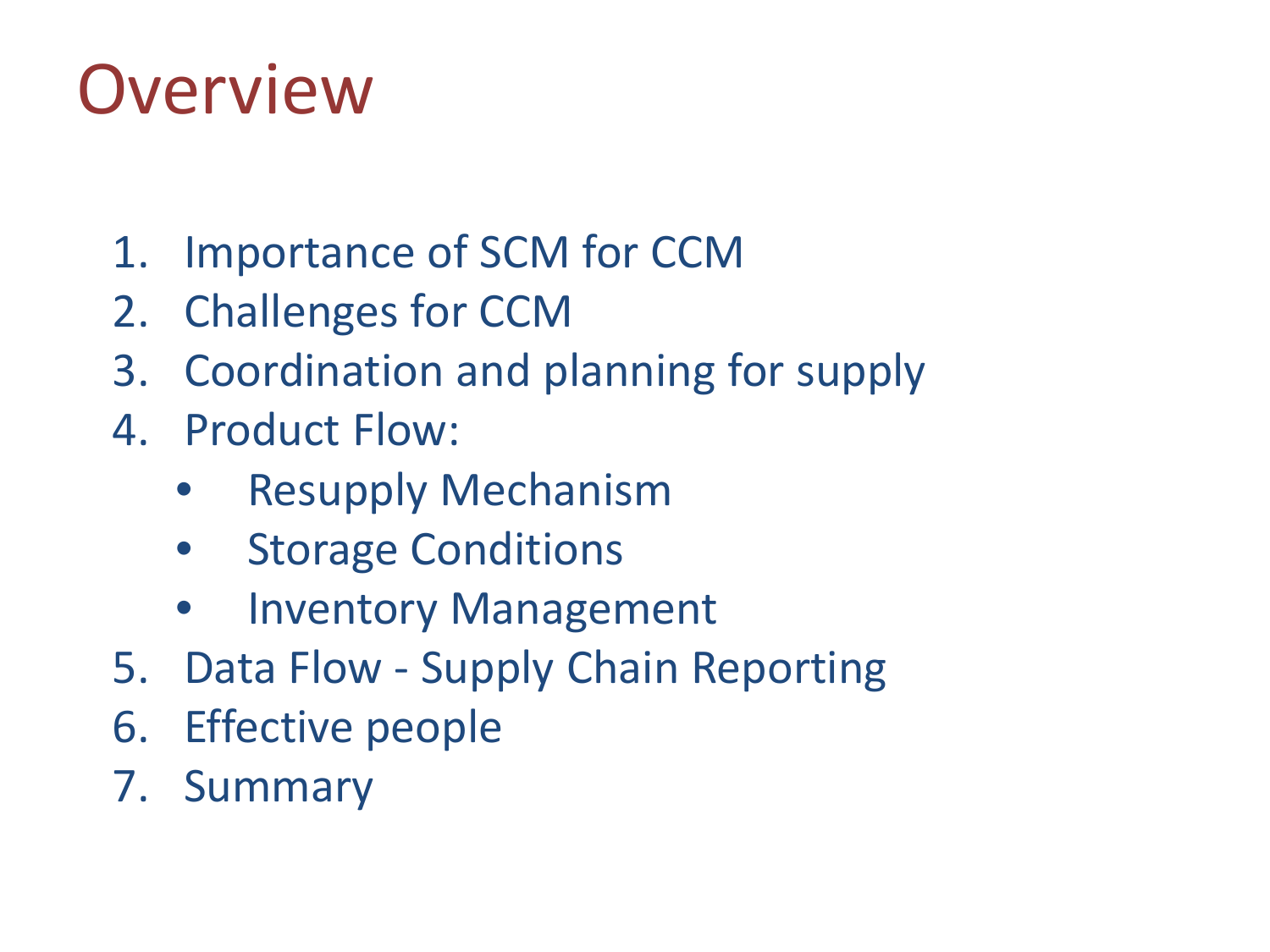# Why worry about supply chain?

#### **Stock outs at the community level can pose a major bottleneck to iCCM program goals**

- Public health supply chains in resource limited settings are often characterized by frequent and persistent stock outs of essential medicines
- Without reliable availability of iCCM medicines and related products, iCCM programs cannot be effective

**Consistent availability of high quality iCCM products to CHWs is key to CHW motivation, public demand for, and trust in CHW services.**

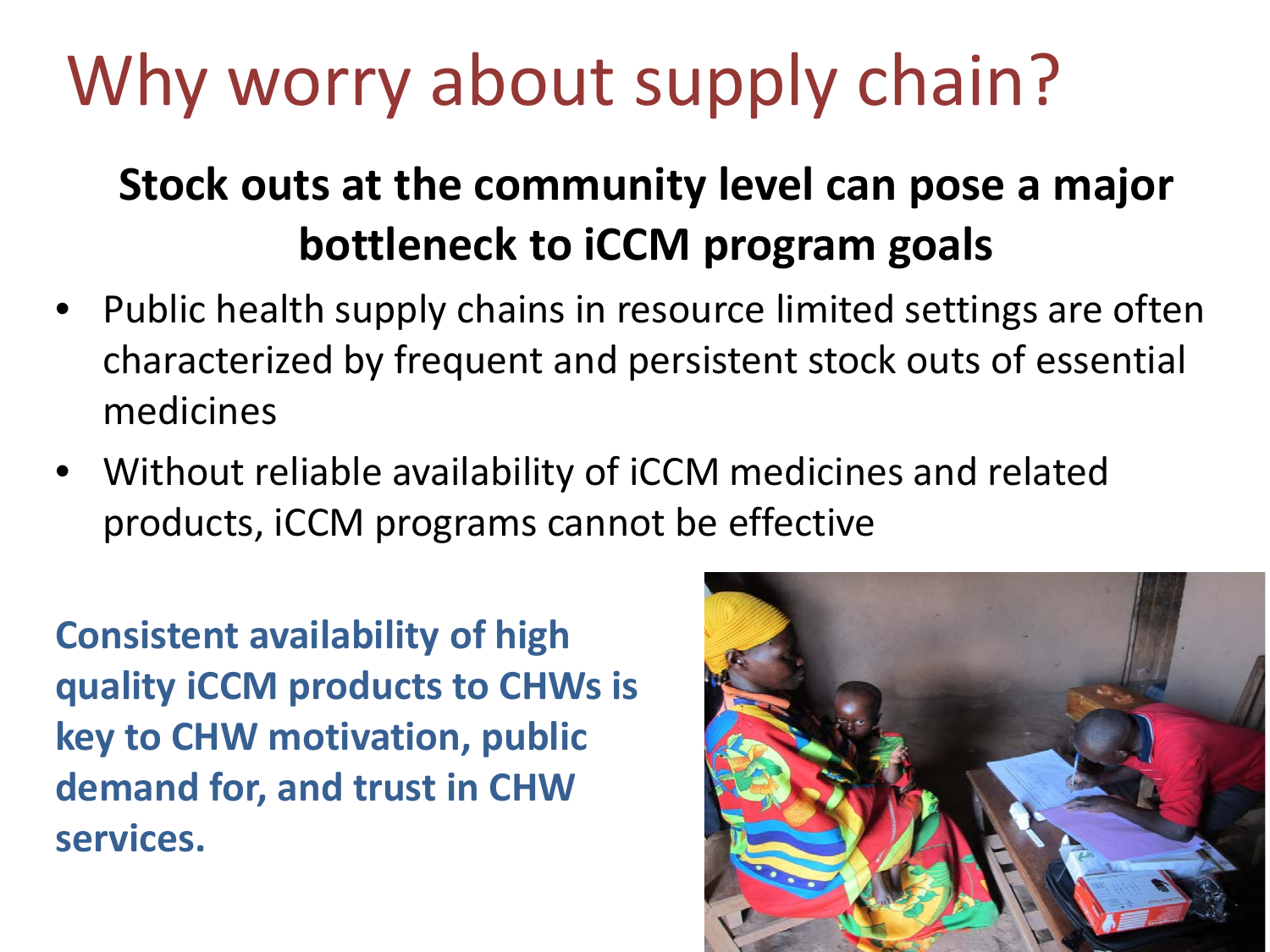#### Challenges of getting products to the community

- Rural areas, difficult geography
- Limited or challenging transportation networks
- Often relying on volunteer community health workers (CHWs) who work out of their homes or villages and have no dedicated physical space
- At the end of the supply chain



Photo: Millenium Promise

#### **Good planning of supply chain management is essential to overcome these challenges**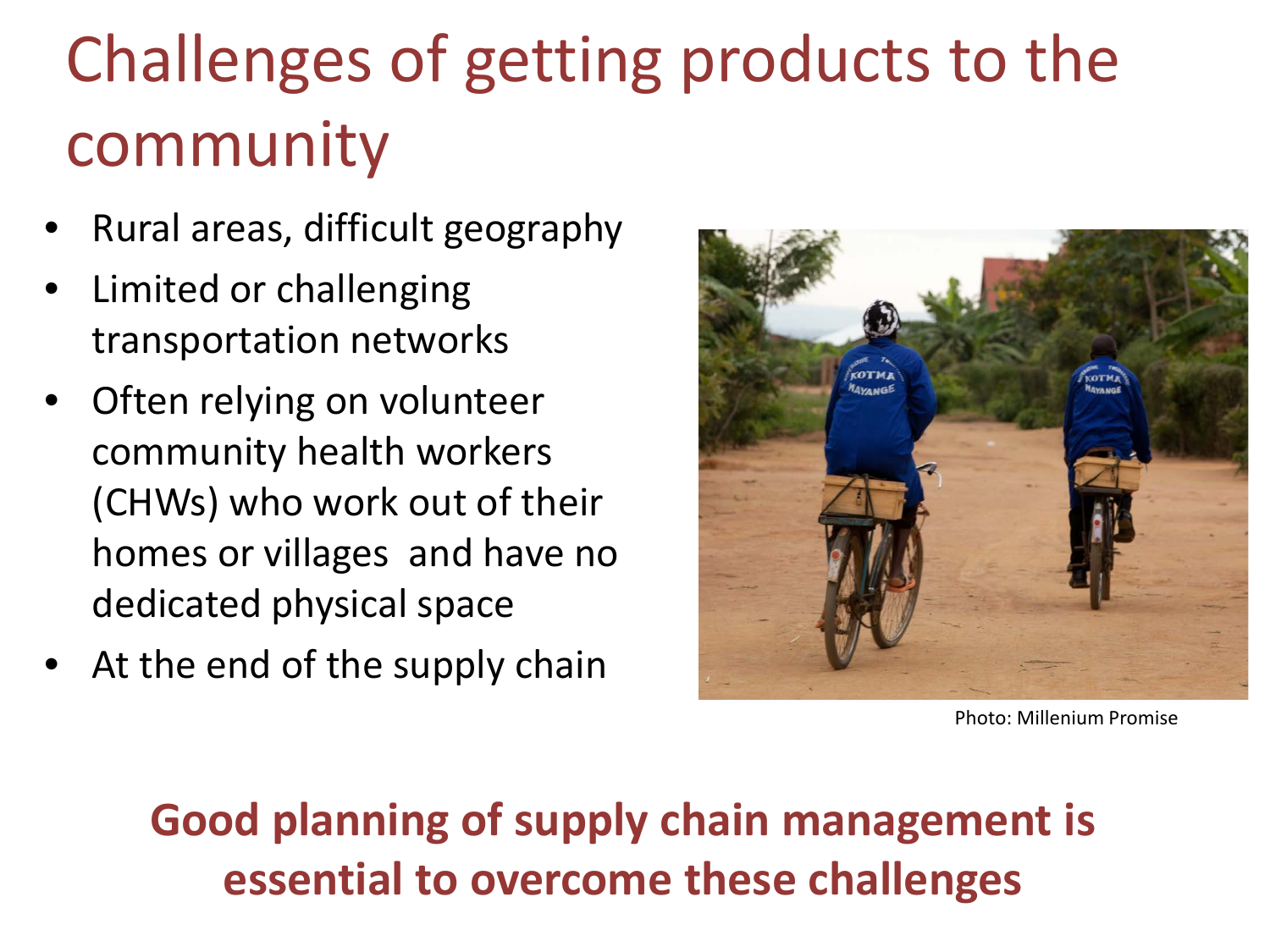### Planning: Product Selection

Children and caregivers prefer liquids. Syrups and suspensions are bulky to transport, store, and manage.

Countries should:

- Select products as **pediatric** dispersible tablets to facilitate administration
- Select **individual courses of treatment**
- Ensure selected formulation is on the **National Essential Medicines List**

**UN Commission on Life Saving Commodities for Women and Children**

*Recommended Products:*

**Amoxicillin** – 250mg dispersible tablets in blister packaging of 10

**Oral Rehydration salts (ORS)** – lowosmolarity sachets (0.2, 0.5, 1.0L sachets)

**Zinc** – 10mg or 20mg dispersible tablets in blister packaging of 10

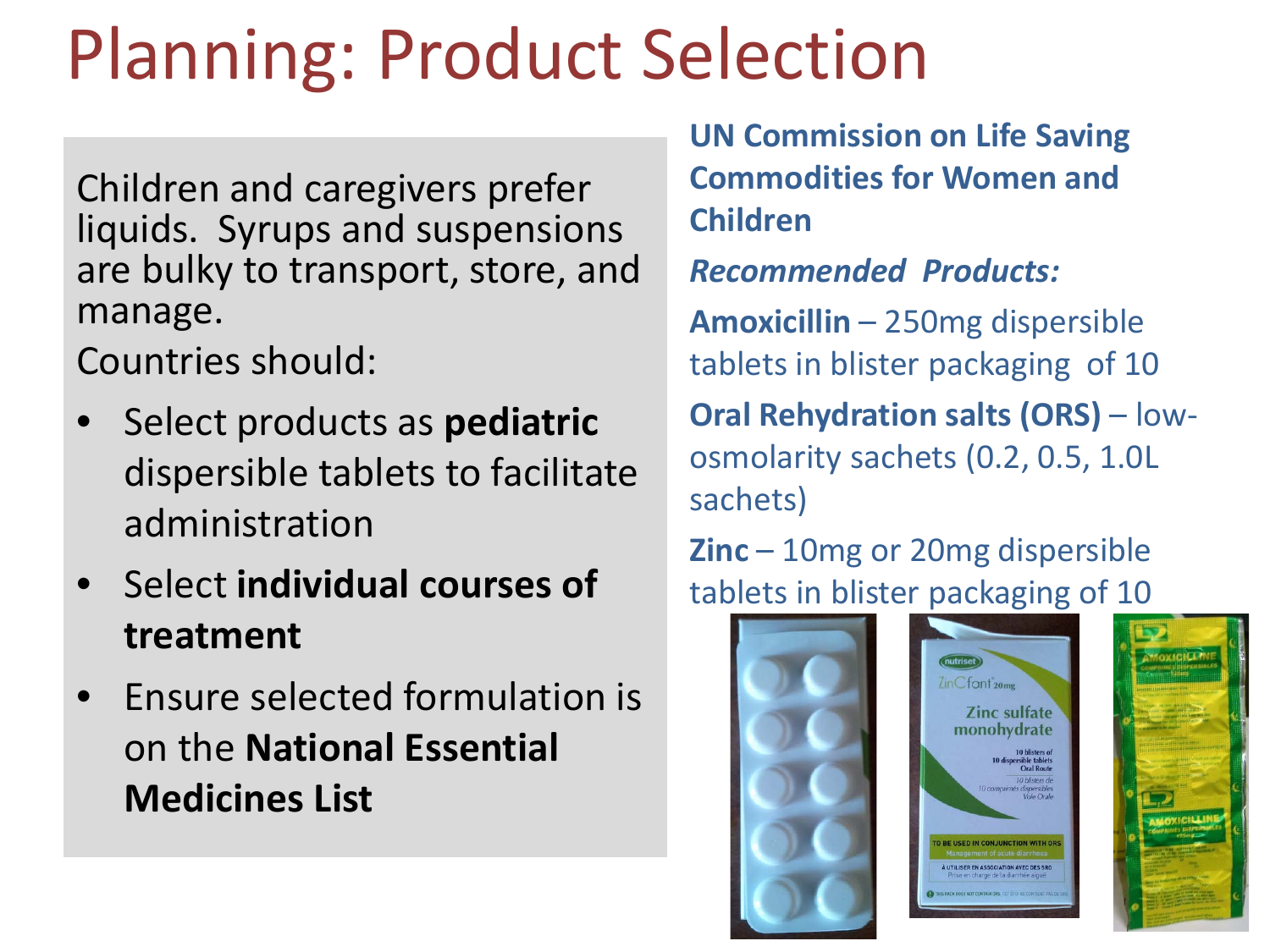# Plan for supply chain in CCM

- Establish a plan for the pilot or introductory phase and scale up so that medicines and supplies can be estimated and procured (procurement can take up to a year; need to coordinate donations and partners)
- Define resupply mechanism and design tools and materials for resupply ahead of training of CHWs
- Ensure that the supplies are ready to give an initial stock to the CHWs as they complete their training and that they are trained in the resupply mechanism

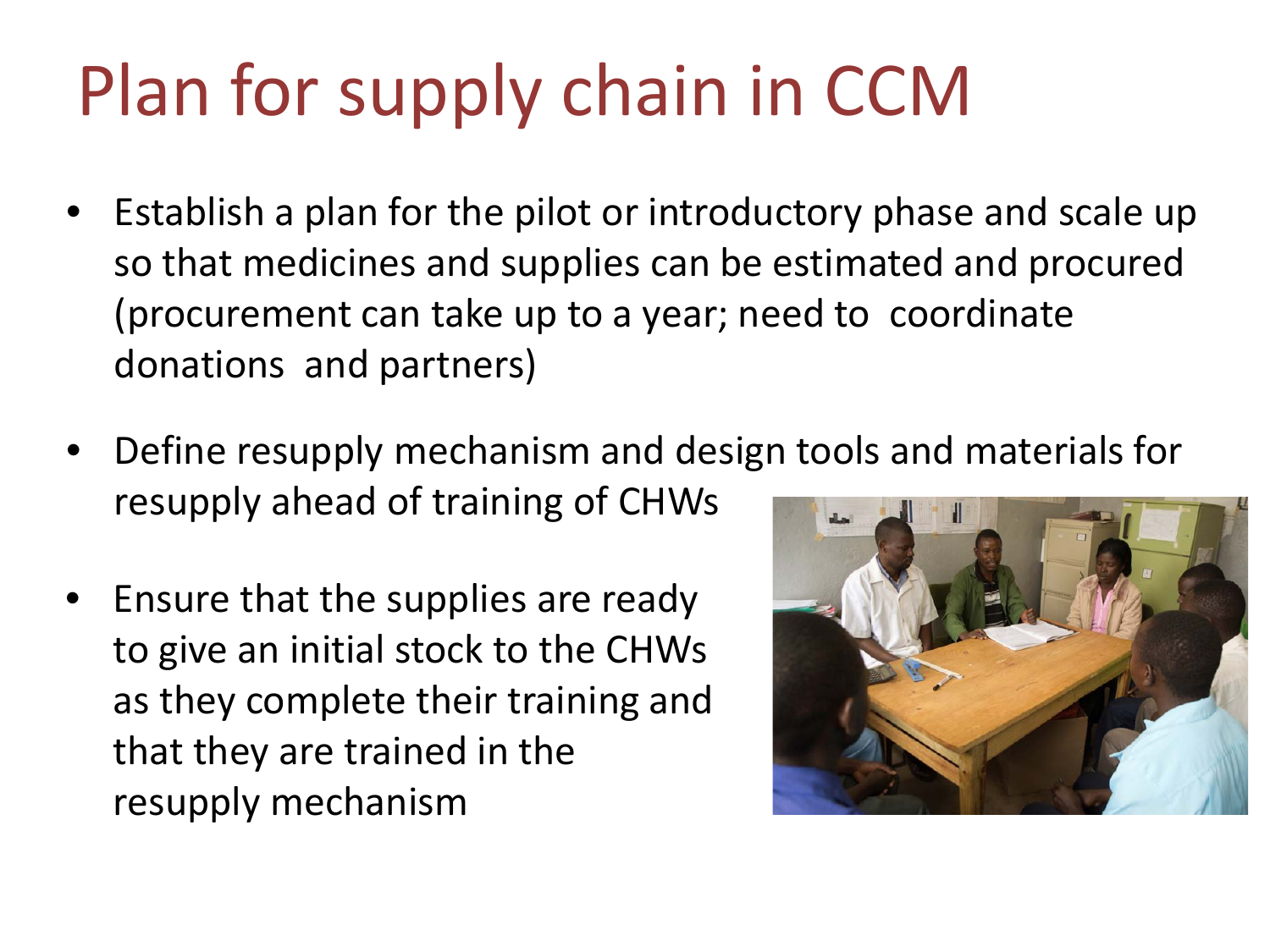#### Quantification



#### **Quantification involves:**

- 1. Forecasting future consumption at the CHW level (estimating needs)
- 2. Ensuring there is adequate inventory at all levels of the system so products will reach the CHWs (supply planning)

Forecasting: ideally uses historical data (such as consumption or case data) to predict future need, but if CCM is new, there is no such data.

Demographic and morbidity data e.g., number of episodes/child/ year for each condition can be used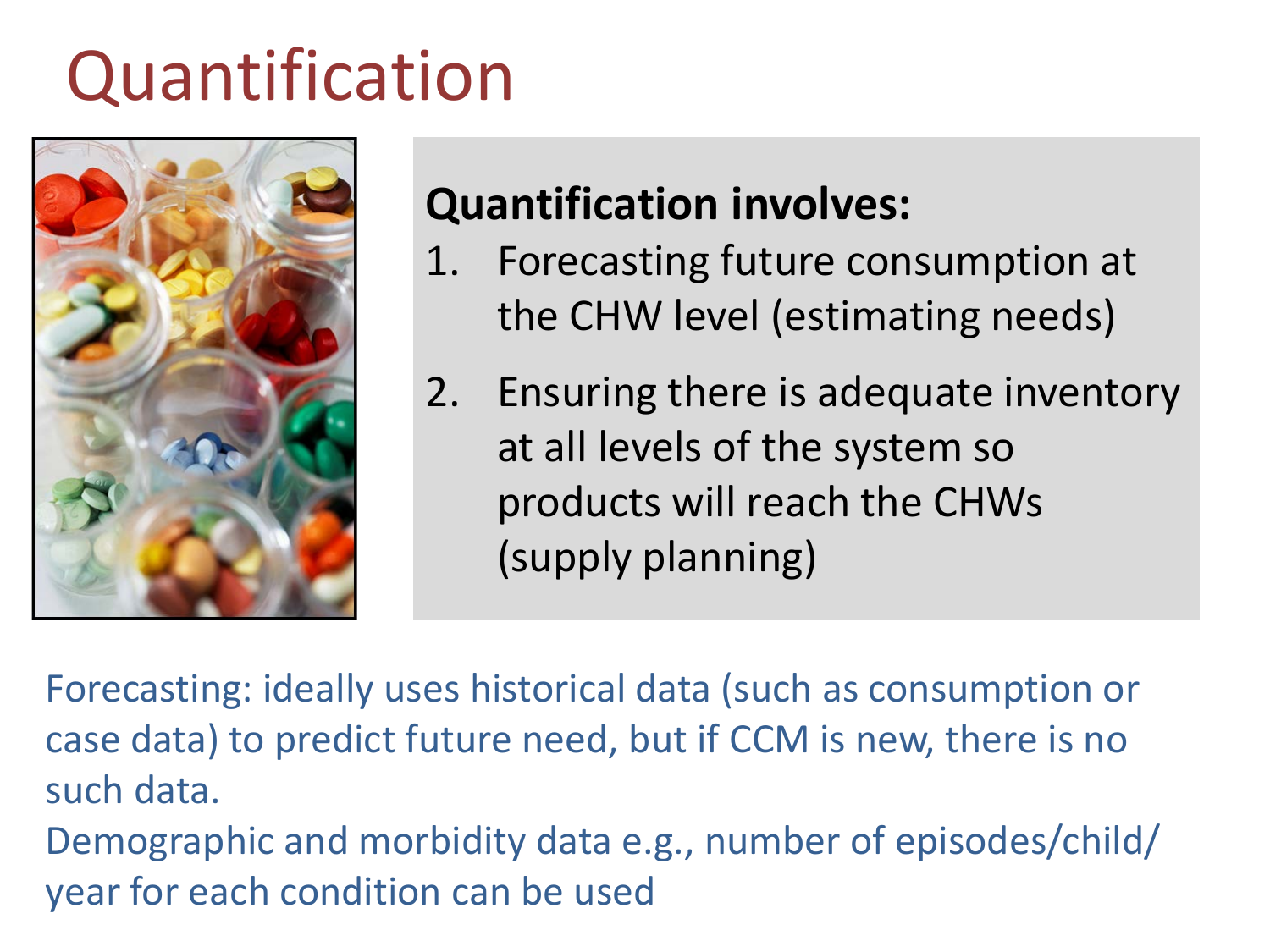# Supply Planning and Coordination

The output of a quantification exercise should be a supply plan that indicates when products are required in country to meet the forecast need The supply plan takes into account:

- (1) Timing and availability of funding,
- (2) Stock on hand (SOH) of products currently in the system and any orders already placed
- (3) Estimated supplier lead-time for each product



**The supply plan should guide procurement, not the forecast**

The supply plan is a **monitoring tool** that facilitates coordination of procurements and should be reviewed quarterly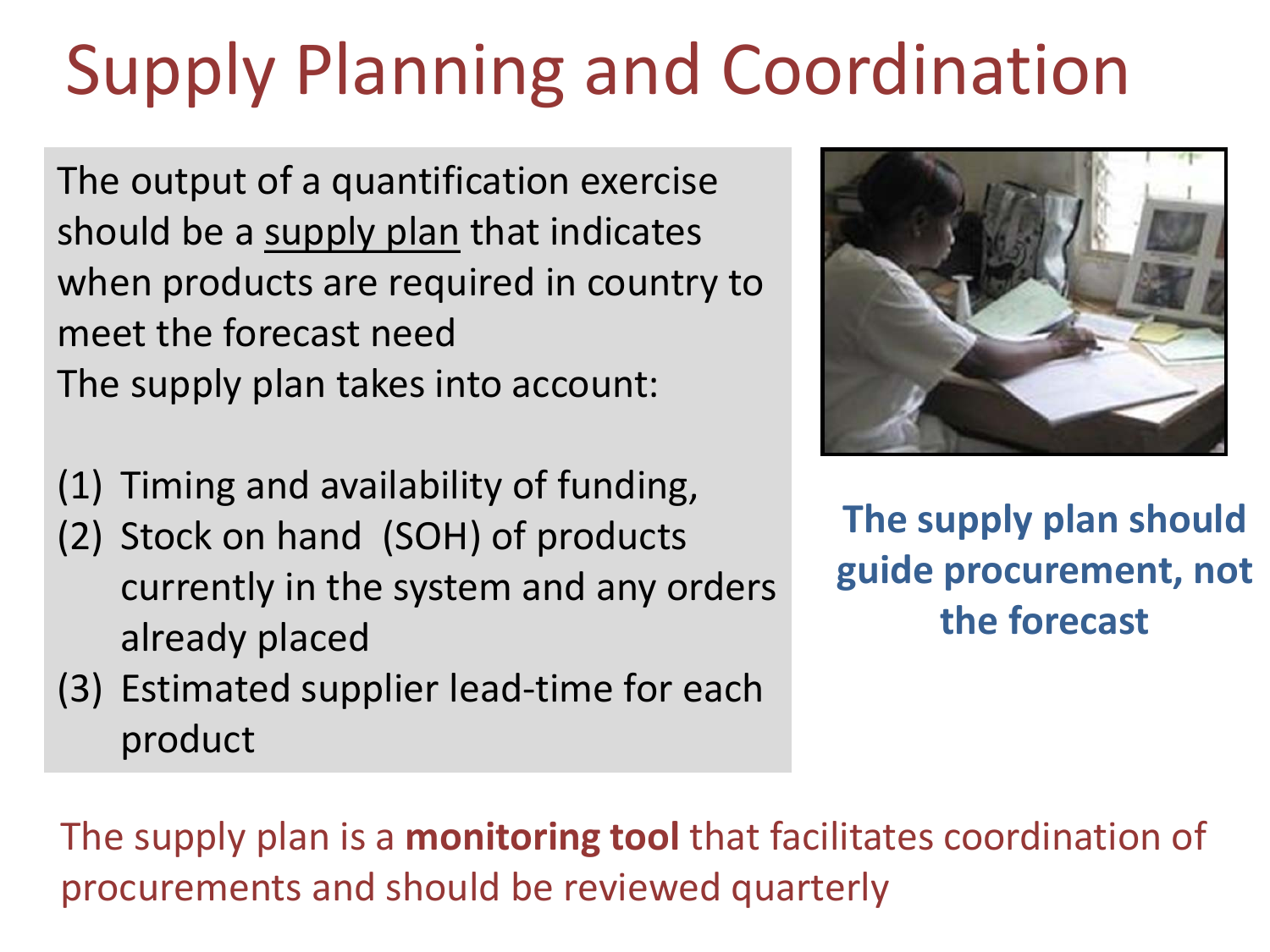## Product Flow: resupply mechanism





- Clearly define the resupply point: choose the nearest health facility if possible
- Harmonize resupply with existing monthly meetings or reporting to minimize unnecessary travel
- Consider transportation and terrain - bicycles, public transport, by foot
- Consider number of CHWs per resupply point and feasibility
- Consider distribution of medicines by supervisors if supervision is regular to all CHWs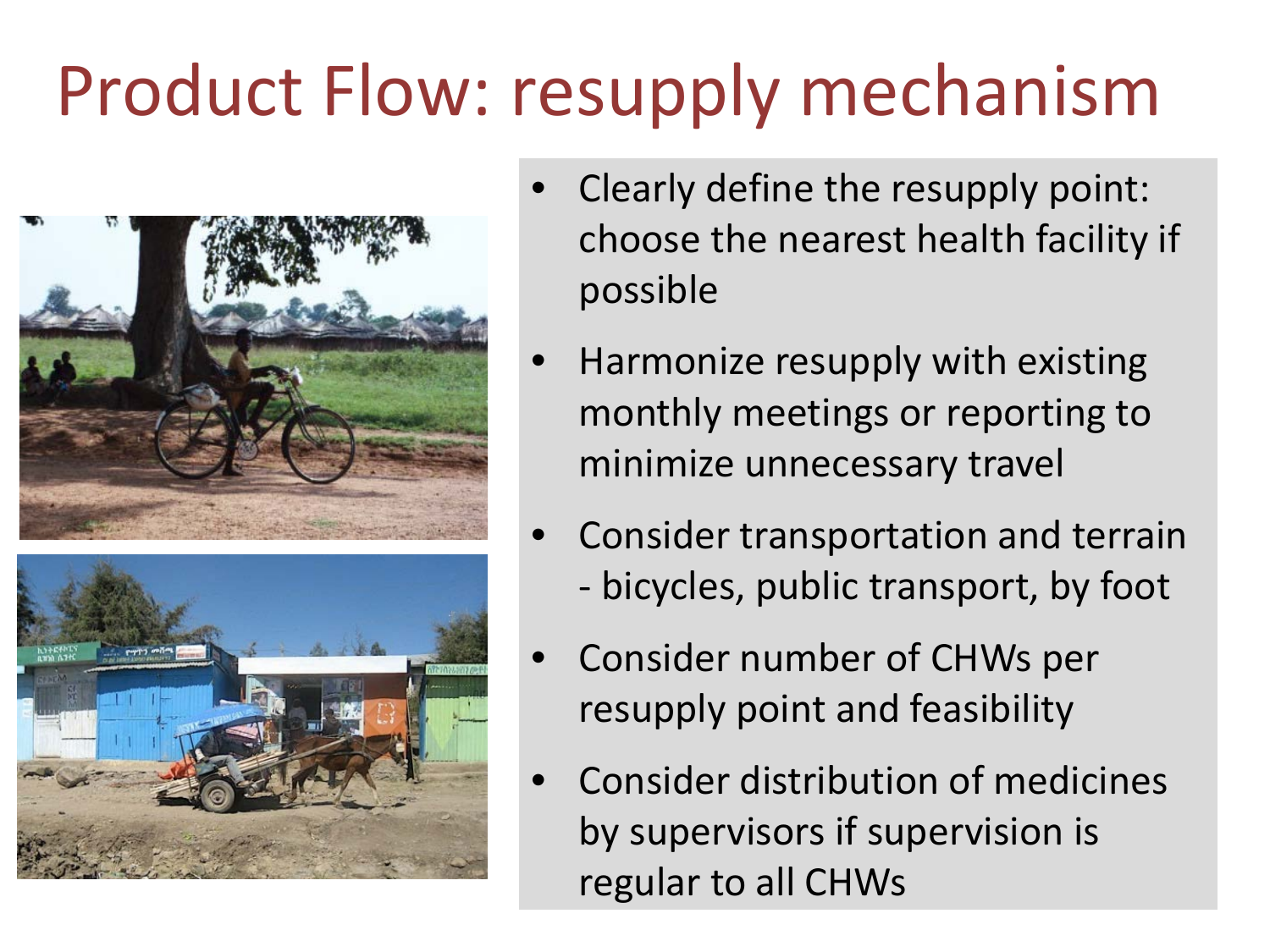#### Storage

- CHWs should be provided with practical storage solutions such as lockable, dry, dark containers.
	- e.g. wooden boxes heat up less than metal ones.
- Health products must always be protected from rodents and insects, and kept out of the reach of children
- Products should be arranged to facilitate counting and general management .
- Expiry dates should be monitored - if this is too difficult for CHWs this can be part of supervision



Storage conditions should ensure the physical integrity as well as quality and safety of products and their packaging.

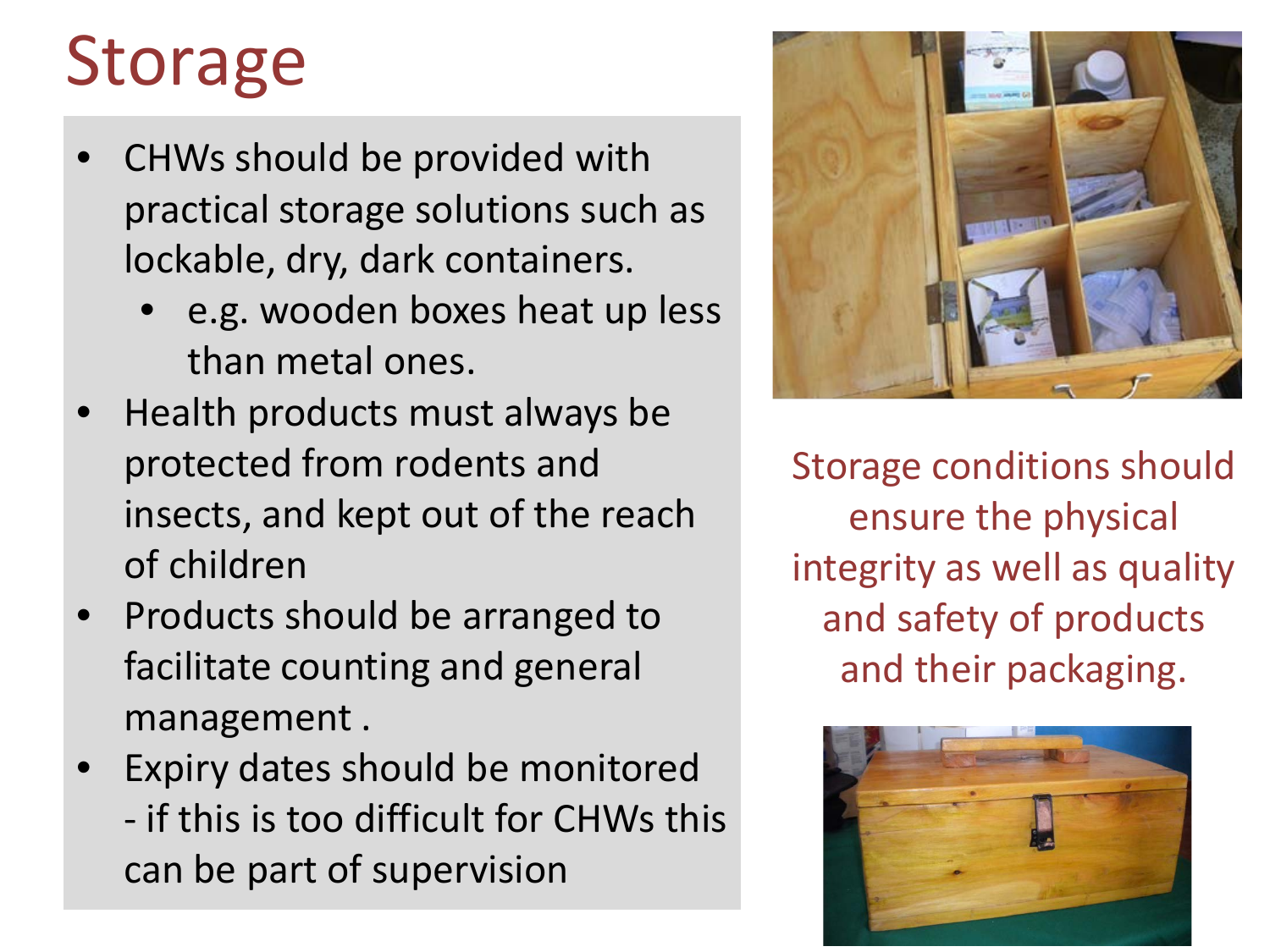### Inventory Management

- **Inventory control** systems guide facility staff and CHWs in **when to order and how much to order** to ensure a continuous supply and to minimize or prevent stockouts and overstocks.
- Resupply quantities should be based on consumption and how much the CHW needs to last them until their next order

**Simple systems are needed to help CHWs manage their stock and record and report consumption without the need for complicated calculations or to shift responsibility for calculations to higher levels** 

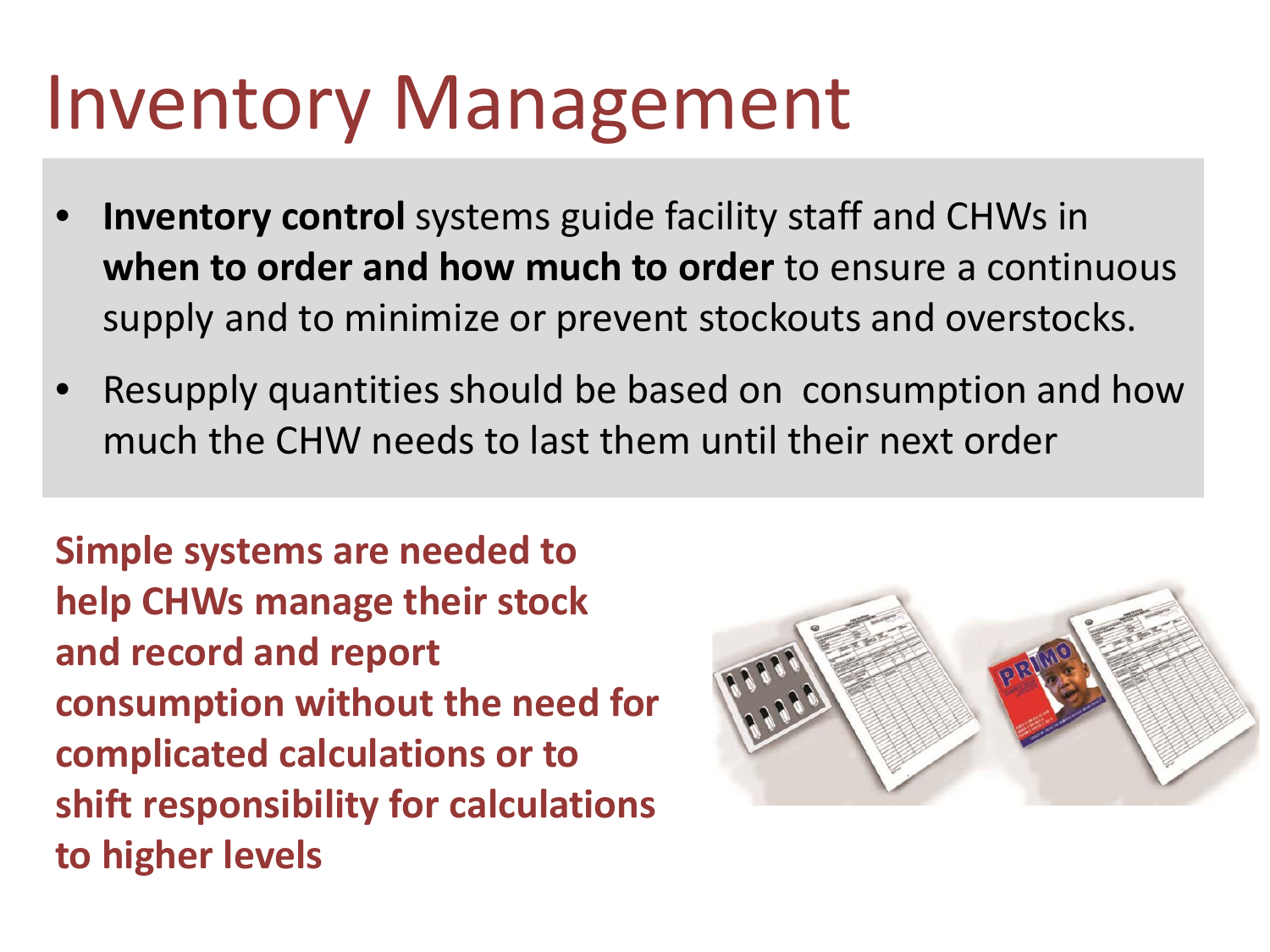# Data Flow: Supply Chain Reporting

A **Logistics Management Information System (LMIS)** is needed to collect important data to inform routine resupply, respond to emergency situations (e.g., stockouts), monitor performance, and forecast quantities

#### Typical data collected through LMIS:

- (1) Stock on hand
- (2) Consumption (or issues) data
- (3) Losses and adjustments
- (4) Days stocked out

Consumption and stock data need to be available and usable for supply chain decision making and problem solving



- **Limit data collected from the community level to only essential data e.g. stock on hand and consumption**
- **Design simple tools for CHWs e.g. stock cards and report form**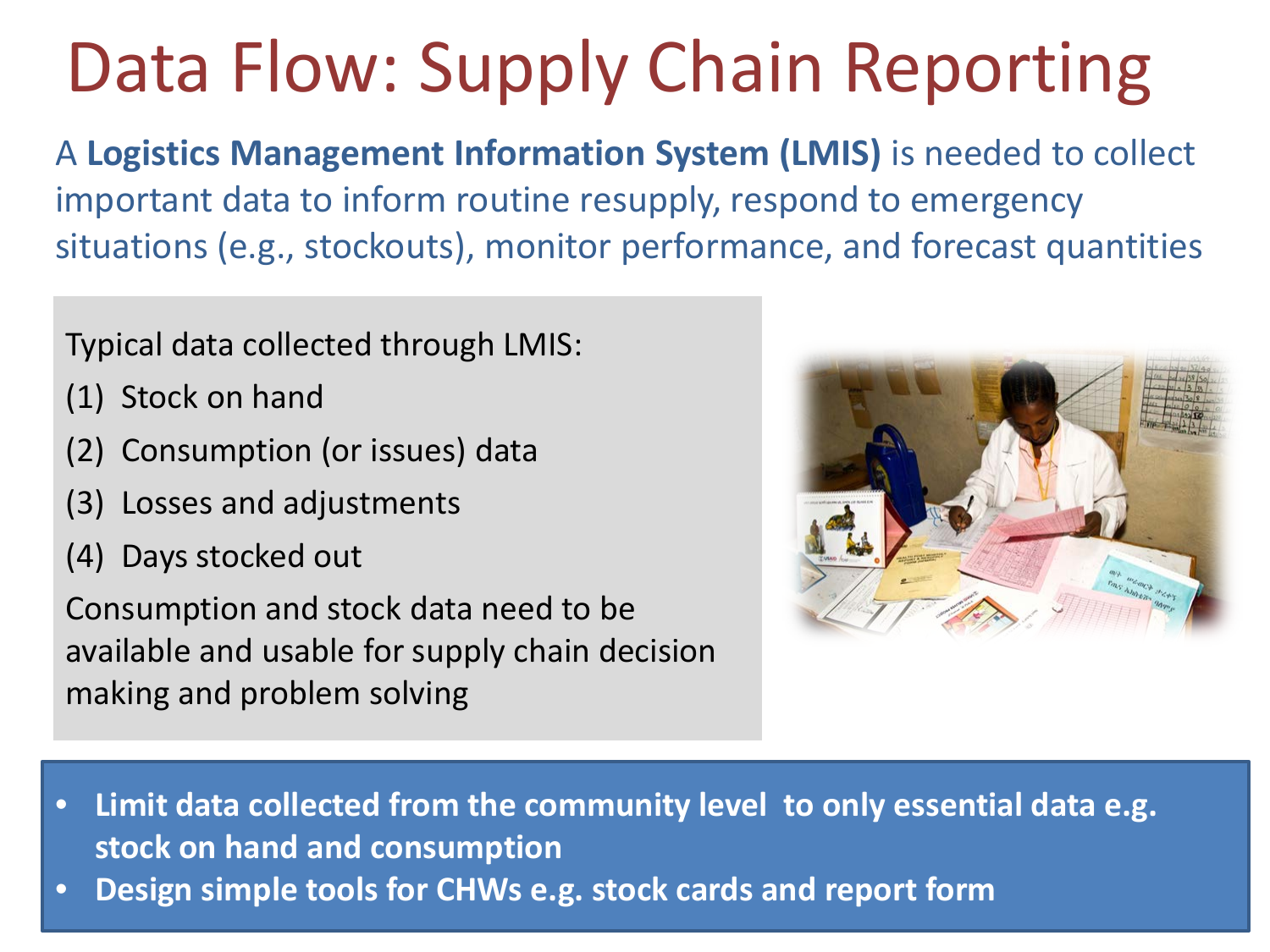# **Effective people:**

- CHWs need to be trained in resupply and reporting as well as storage of products
- One off training is not enough
- Use job aids to show procedures

#### **Training Supervision Meetings**

- When defining mechanism consider #s of CHWs per supervisor
- Use of checklist,
- Do not forget SCM
- Train supervisors to supervise

- Regular meetings need to be structured and effective
- Observe case management
- Team needs to have goals and track progress
- Teams work together to solve SC problems
- Recognition of performing CHWs

**Use teamwork and problem solving to improve supply chain CHWs and district staff motivated to do the job**